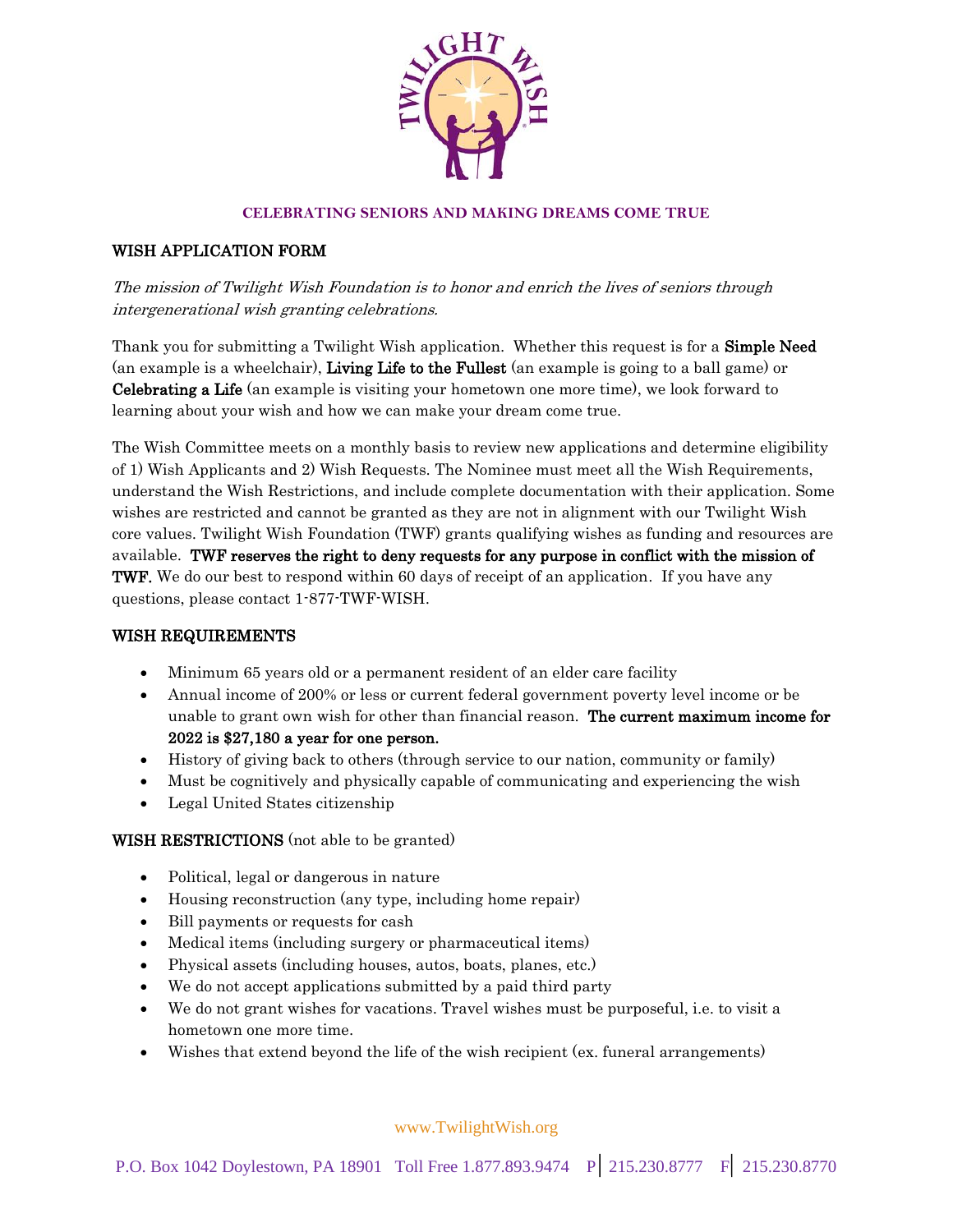## DOCUMENTATION NEEDED

Please send in proof of the following in order for application to be considered.

| $\Box$ Age                                 | $\Box$ Photos                                                    |  |
|--------------------------------------------|------------------------------------------------------------------|--|
| $\Box$ Income                              | $\Box$ U.S. Citizenship                                          |  |
| $\Box$ Residence                           | $\Box$ Military Service ("DD214 Form" Release or Discharge form) |  |
| $\Box$ Physician Approval (when requested) |                                                                  |  |

# SECTION A. Twilight Wish Nominee Information

| $City$ $City$ $Zip$ $Line$                                                        |  |
|-----------------------------------------------------------------------------------|--|
|                                                                                   |  |
|                                                                                   |  |
|                                                                                   |  |
| Annual Household Income (estimated; include income from all sources) ____________ |  |
|                                                                                   |  |
| <b>Wish Description:</b>                                                          |  |
| <b>SECTION B.</b> Wish Nominator Information (Skip if nominating oneself)         |  |
|                                                                                   |  |
|                                                                                   |  |
| $City$ $City$ $Zip$ $Line$                                                        |  |
|                                                                                   |  |
|                                                                                   |  |
|                                                                                   |  |
| Does the nominee know you have submitted this wish?                               |  |

www.TwilightWish.org